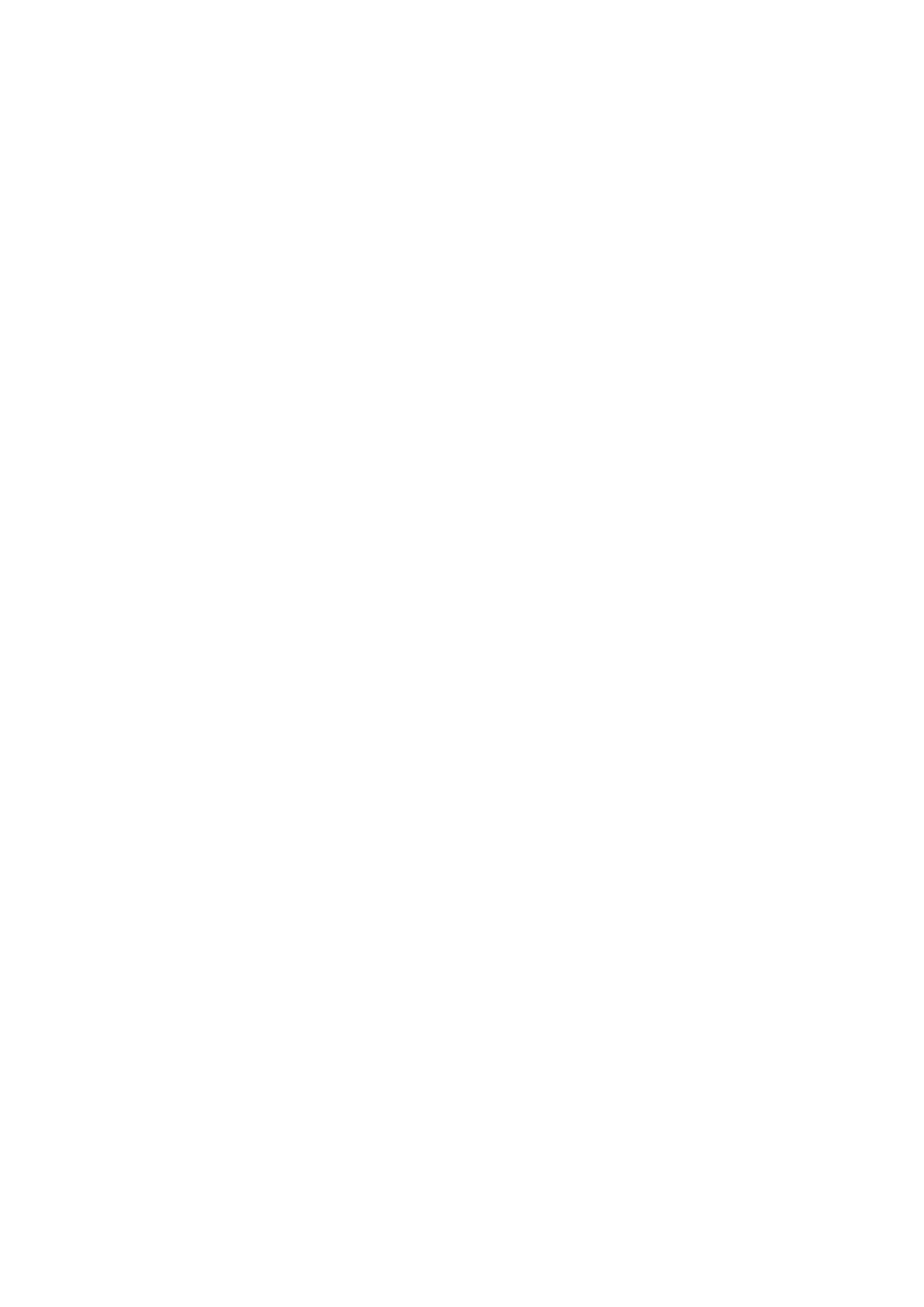**Prospectus Supplement No. 4 to Prospectus Dated December 28, 2005**



## **\$175,000,000 Euronet Worldwide, Inc. 3.50% Convertible Debentures Due 2025 Common Stock Issuable upon Conversion of the Debentures**

This prospectus supplement supplements information contained in the prospectus dated December 28, 2005 relating to the offer and sale from time to time by certain selling security holders of up to \$175,000,000 aggregate principal amount of our 3.50% Convertible Debentures Due 2025 and any shares of common stock issuable upon conversion of the Debentures. The terms of the Debentures are set forth in the prospectus dated December 28, 2005. This prospectus supplement should be read in conjunction with, and may not be delivered or utilized without, the prospectus and any prior prospectus supplements. This prospectus supplement is qualified by reference to the prospectus, except to the extent that the information in this prospectus supplement supersedes the information contained in the prospectus. The terms of the Debentures are set forth in the prospectus.

The securities offered hereby involve significant risks and uncertainties. These risks are described under the caption "Risk Factors" beginning on page 9 of the prospectus and in documents that we file with the Securities and Exchange Commission from time to time after December 28, 2005 that are incorporated by reference into the prospectus. You should consider these Risk Factors before purchasing these securities.

The Debentures are not deposits or other obligations of a depository institution and are not insured by the Federal Deposit Insurance Corporation, **The Bank Insurance Fund or any other governmental agency.**

Neither the Securities and Exchange Commission nor any state securities commission has approved or disapproved of these securities or determined **if this prospectus is truthful or complete. Any representation to the contrary is a criminal offense.**

The date of this prospectus supplement is May 24, 2006